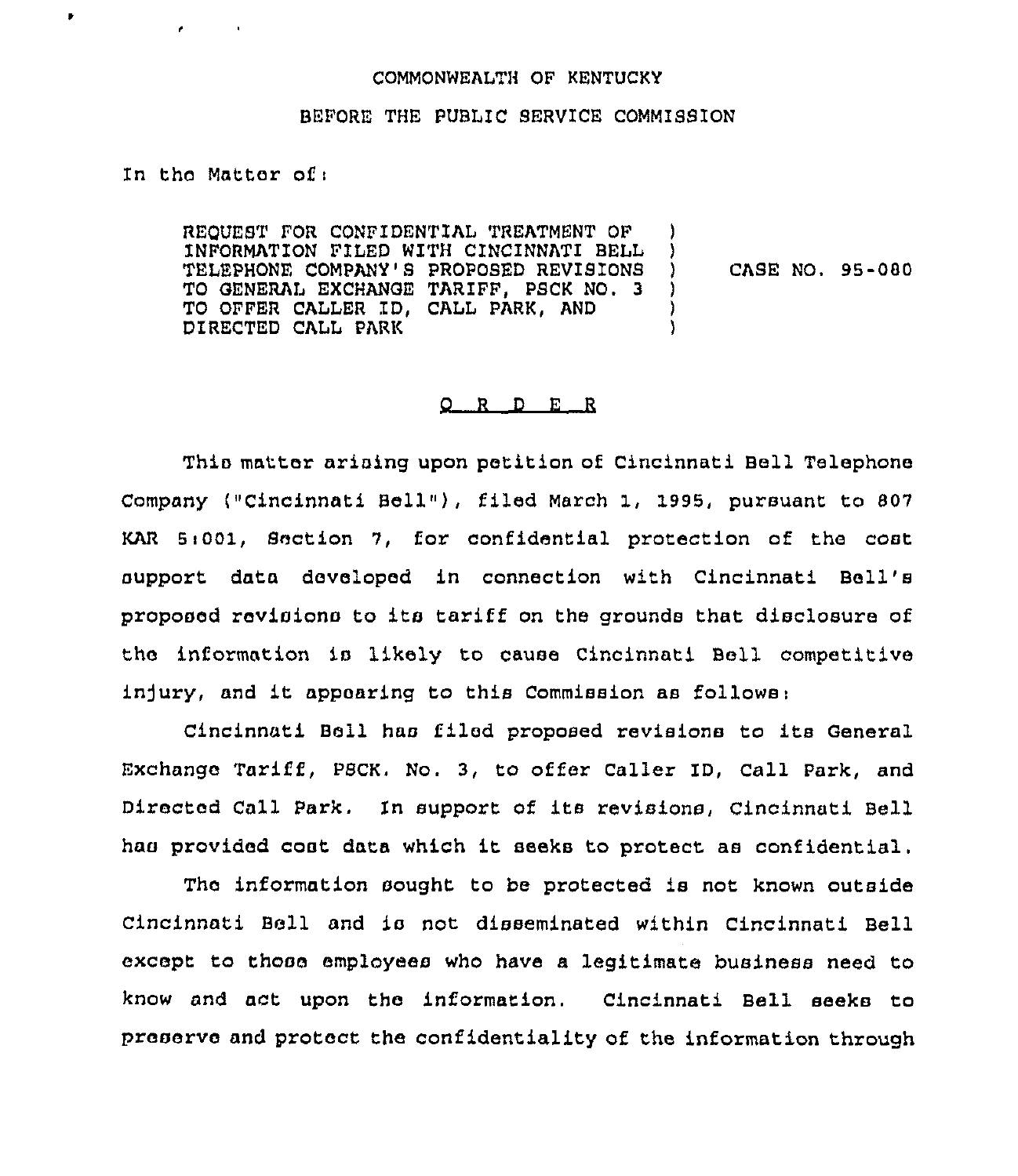all appropriate means, including the maintenance of appropriate security at its offices.

 $\mathbf{a}$  , and  $\mathbf{a}$  , and  $\mathbf{a}$ 

KRS 61.872 (1) requires information filed with the Commission to be available for public inspection unless specifically exempted by statute. Exemptions from this requirement are provided in KRS 61,878(1). That section of the statute exempts 11 categories of information. One category exempted in subparagraph (c) of that section is commercial information confidentially disclosed to the Commission. To qualify for that exemption, it must be established that disclosure of the information is likely to cause substantial competitive harm to the party from whom the information was obtained, To satisfy this test, the party claiming confidentiality must demonstrate actual competition and a likelihood of substantial competitive injury if the information is disclosed. Competitive injury occurs when disclosure of the information gives competitors an unfair business advantage.

Cincinnati Bell's competitors for Caller 1D, Call Park, and Directed Call Park are vendors of private branch exchange or PBX equipment. Disclosure of the information would enable Cincinnati Bell's competitors to determine its cost and contribution from the proposed service which they could utilize in developing competing market and pricing strategies, Therefore, disclosure of the information is likely to cause Cincinnati Bell competitive injury and the information should be protected as confidential.

-2-